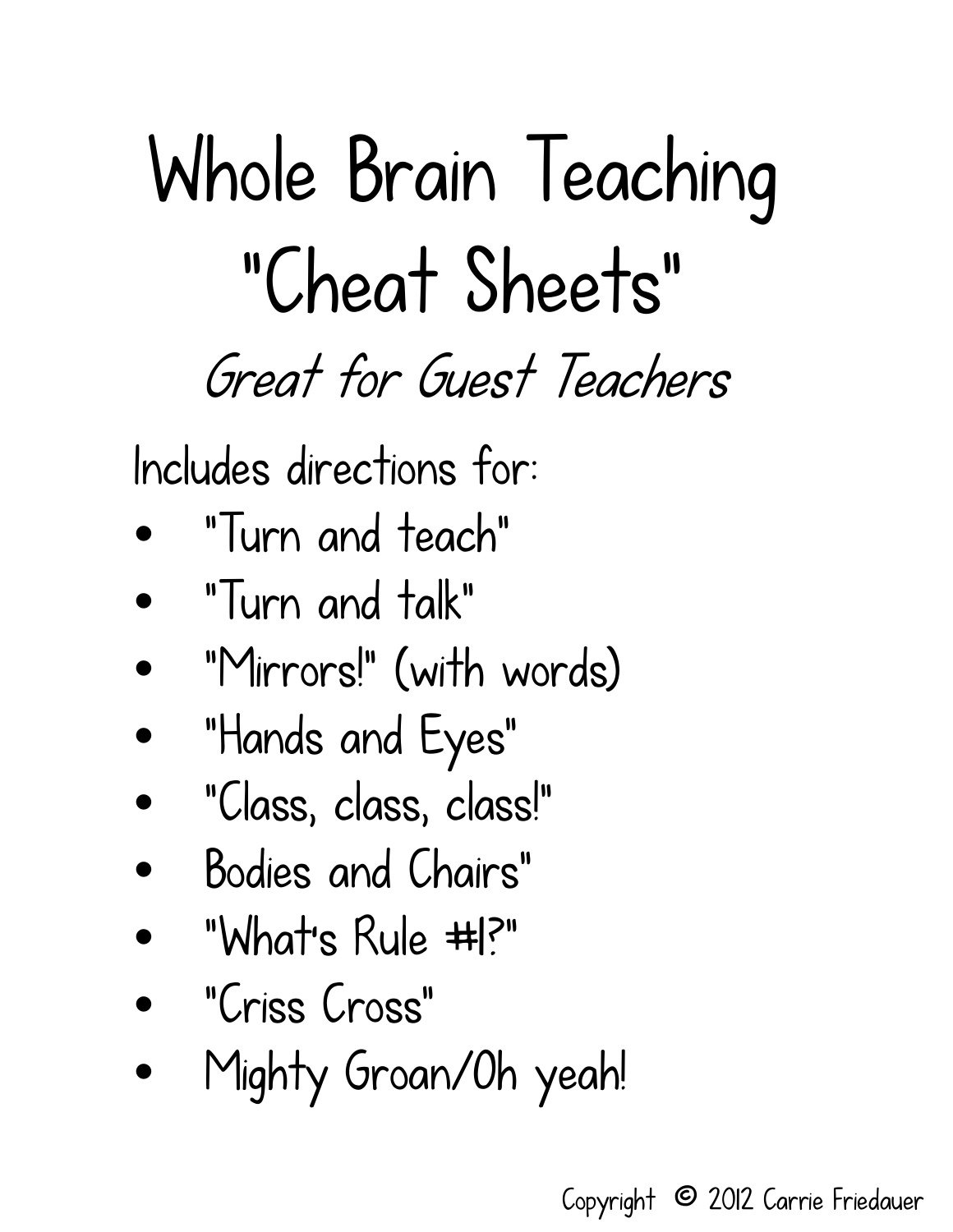## Teaching Techniques

| When you want:                                                                                                  | You say:                                                                                                    | Students respond:                                                | What should happen:                                                                                                                                                                                           |
|-----------------------------------------------------------------------------------------------------------------|-------------------------------------------------------------------------------------------------------------|------------------------------------------------------------------|---------------------------------------------------------------------------------------------------------------------------------------------------------------------------------------------------------------|
| Students to<br>answer a<br>question with<br>each other<br>before sharing<br>whole group                         | "Turn and talk"<br>accompany with<br>a clap or snap<br>rhythm                                               | With an echo of<br>your snap or clap<br>rhythm and "Ok!"         | They should turn their bodies<br>either in their chairs or on<br>the floor and take turns<br>answering your question.<br>They will keep repeating back<br>and forth until you tell them<br>"hands and eyes"   |
| Students to<br>review what<br>was just learned<br>by re-teaching<br>each other                                  | "Turn and<br>teach"<br>accompany with<br>a clap or snap<br>rhythm                                           | With an echo of<br>your snap or clap<br>rhythm and "Ok!"         | They should turn their bodies<br>either in their chairs or on<br>the floor and take turns<br>teaching each other. They will<br>probably use the "mirrors"<br>strategy until you tell them<br>"hands and eyes" |
| Students to<br>repeat what you<br>have taught<br>them in your<br>words, using<br>motions for<br>memory triggers | "Mirrors" and<br>put your hands<br>up<br>Say "with<br>words" if you<br>want them to<br>repeat your<br>words | With "mirrors"<br>with hands up<br>"With words" if<br>you say it | They will repeat and "mirror"<br>everything you say until you<br>say "mirrors away"<br>*This is a great technique to<br>teach vocabulary. Be sure to<br>use lots of gestures.                                 |
| Students to<br>answer<br>altogether as a<br>class                                                               | "When you have<br>your answer,<br>blow it in your<br>hand"                                                  | By blowing their<br>answer in their<br>hand                      | When you see most everyone<br>is blowing in their hand, say<br>"release" so they tell you the<br>answer                                                                                                       |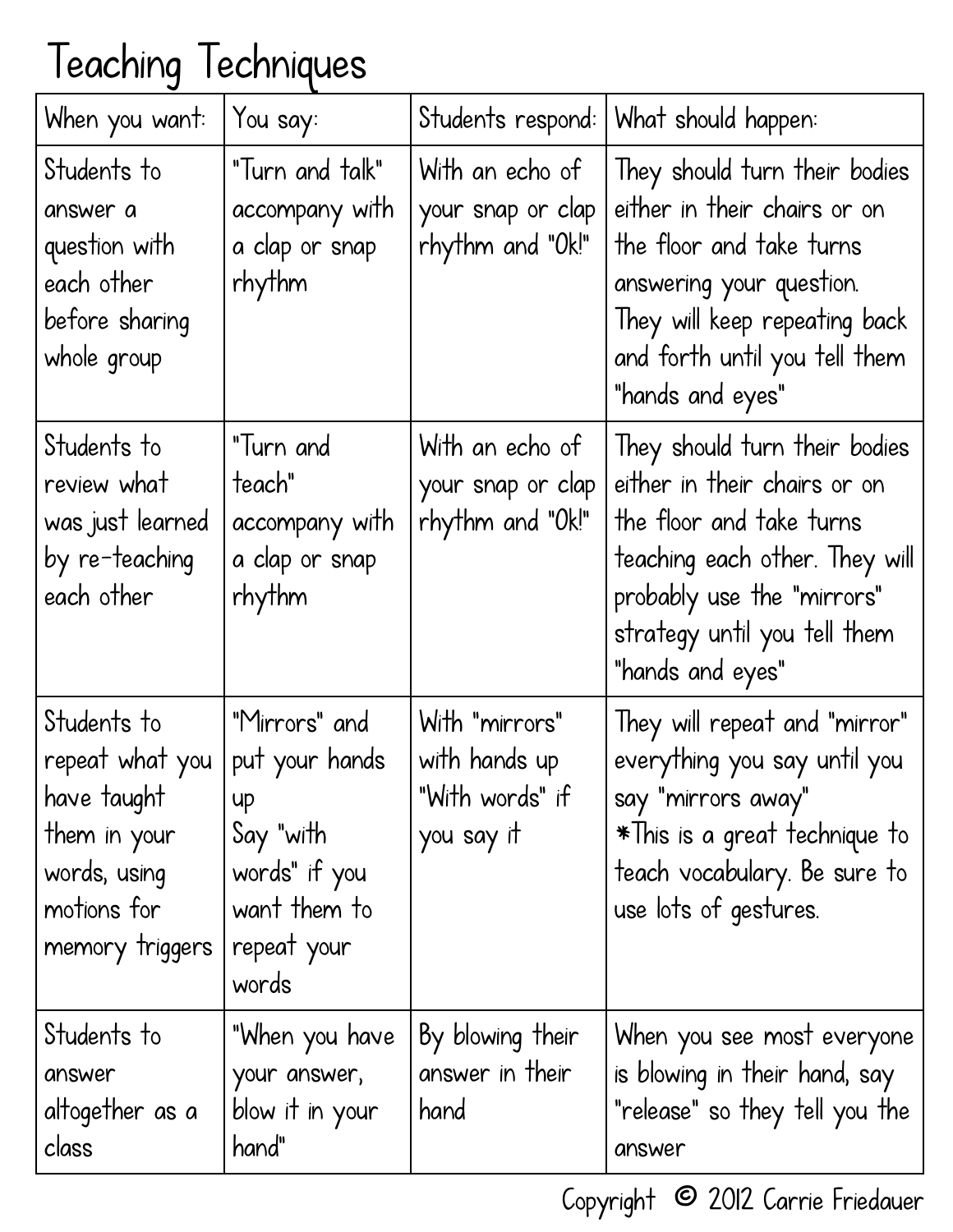#### Getting the Class' Attention

| When you want:                                                                                                                                                                                 | You say:                                                                                                                                                                             | Students respond:                                                                                                                                                          | What should happen:                                                                                                                   |
|------------------------------------------------------------------------------------------------------------------------------------------------------------------------------------------------|--------------------------------------------------------------------------------------------------------------------------------------------------------------------------------------|----------------------------------------------------------------------------------------------------------------------------------------------------------------------------|---------------------------------------------------------------------------------------------------------------------------------------|
| The class'<br>attention to give<br>further directions<br>-Great to use<br>during station<br>time, independent<br>work time,<br>transition time,<br>any time that<br>may get noisy<br>with work | "Class, class!"<br>"Classity class!"<br>"Ohhh class?"<br>"Class, class,<br>class class<br>class!"<br>*Be sure to<br>change it up<br>each time-use<br>different voices<br>and speeds. | "Yes, yes"<br>"Yessity, yes!"<br>"Ohhh yes?"<br>"Yes, yes, yes<br>yes yes!"<br>*What ever<br>voice or speed<br>you use, students<br>will echo that<br>same<br>voice/speed. | They should stop what<br>they are doing and focus<br>on you and wait for your<br>directions.                                          |
| The class'<br>attention to teach<br>-Great to use<br>when they are<br>fidgeting in their<br>desk, not looking<br>at the speaker,<br>messing around,<br>etc                                     | "Hands and<br>eyes!"                                                                                                                                                                 | "Hands and eyes!"                                                                                                                                                          | Students will stop messing<br>around/ working, sit up<br>and lock their hands to<br>focus on you. Some will<br>really stare you down! |
| The class to sit<br>on the floor in<br>listening position.                                                                                                                                     | "Criss cross"                                                                                                                                                                        | "Applesauce,<br>spoons in your<br>bowls"                                                                                                                                   | Students should sit criss<br>cross and put their hands<br>in their laps and focus<br>their eyes on you.                               |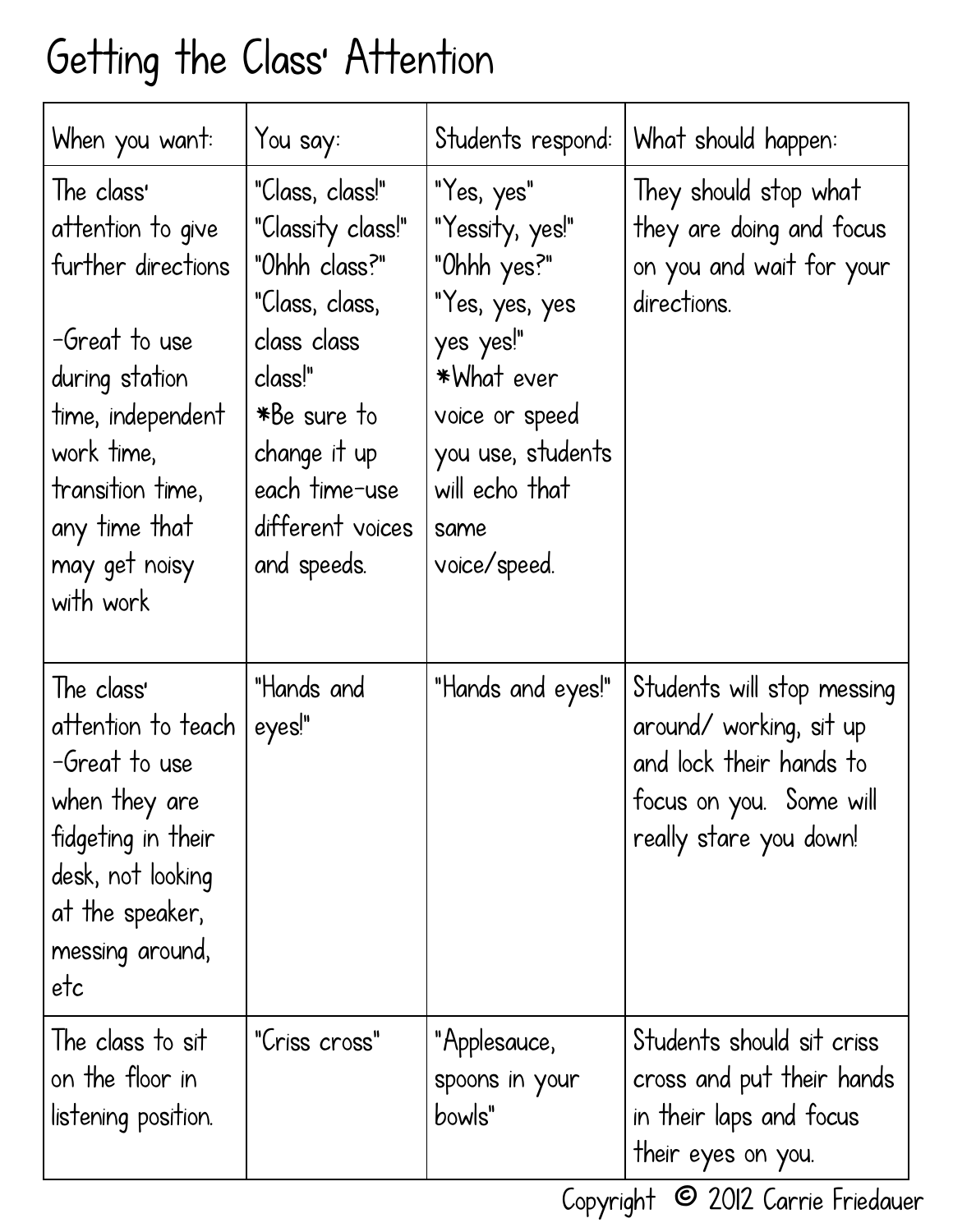## Following Directions/Rules

| When you want:                                                                                                    | You say:                                                                                                      | Students respond:                                                                                                                              | What should happen:                                                                                                                                                                                                           |
|-------------------------------------------------------------------------------------------------------------------|---------------------------------------------------------------------------------------------------------------|------------------------------------------------------------------------------------------------------------------------------------------------|-------------------------------------------------------------------------------------------------------------------------------------------------------------------------------------------------------------------------------|
| To remind<br>students of a rule<br>that is not being<br>followed (Ex.<br>people are getting<br>out of their seat) | "What is rule"<br>number 3?"<br>Sometimes 1<br>might say "Can<br>we remind Sue<br>what rule $#2$<br>$is^{2n}$ | "Raise your hand<br>to leave your<br>seat."                                                                                                    | Whoever was not<br>following the rule should<br>immediately sit down and<br>raise their hand (or<br>whatever rule it was.)                                                                                                    |
| Students to follow<br>directions quickly<br>and not start<br>talking when given<br>specific directions            | What you want<br>them to do:<br>"Get out your<br>math books."                                                 | By repeating your<br>direction 3 times<br>as they do it. Ex<br>"Get out my<br>math book, get<br>out my math<br>book, get out my<br>math book." | They follow directions<br>better and tend to be<br>more focused because<br>the directions are being<br>repeated for everyone.<br>It's hard to get used to,<br>but it is so powerful!<br>(Sometimes they repeat<br>too often.) |
| Students to stand<br>up and push in<br>their chairs                                                               | "Bodies and<br>chairs"                                                                                        | "Bodies and<br>chairs, bodies and<br>chairs, bodies and<br>chairs" as they<br>stand up and<br>push in their<br>chairs                          | Students will be up and<br>chairs will be pushed in<br>and they will be waiting<br>for your next direction.<br>(Ex. Tip toe to the rug.)                                                                                      |